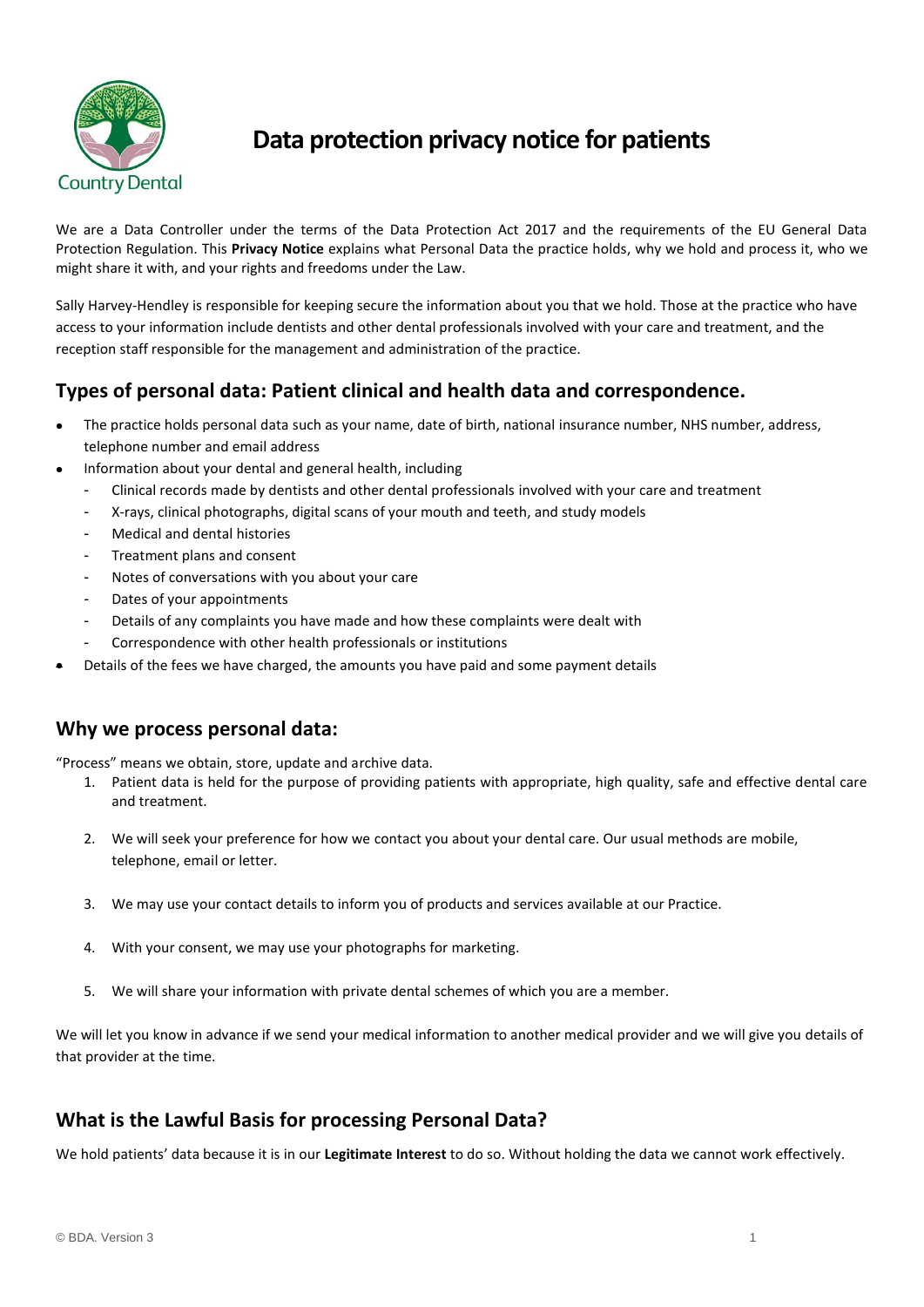### **Sharing information**

We can only share data if it is done securely and it is necessary to do so. There may be instances where we need to share it – for example:

- Patient data may be shared with other healthcare professionals who need to be involved in your care (for example if we refer you to a specialist or need laboratory work undertaken)
- Your doctor
- The hospital or community dental services or other health professionals caring for you
- Private dental schemes of which you are a member.
- Dental Laboratories
- Debt Collecting Agencies

We will only disclose your information on a need-to-know basis and will limit any information that we share to the minimum necessary.

In certain circumstances or if required by law, we may need to disclose your information to a third party not connected with your health care, including HMRC or other law enforcement or government agencies.

#### **Keeping your information safe**

We store your personal information securely on our practice computer system and in a manual filing system. Your information cannot be accessed by those who do not work at the practice; only those working at the practice have access to your information. They understand their legal responsibility to maintain confidentiality and follow practice procedures to ensure this.

We take precautions to ensure security of the practice premises, the practice filing systems and computers. We use cloud computing facilities for storing some of your information. The practice has a rigorous agreement with our provider to ensure that we meet the obligations described in this policy and that we keep your information securely.

### **Your Rights**

You have the right to:

- 1. Be informed about the personal data we hold and why we hold it.
- 2. Access a copy of your data that we hold by contacting us directly: we will acknowledge your request and supply a response within one month or sooner.
- 3. Check the information we hold about you is correct and to make corrections if not
- 4. Have your data erased in certain circumstances.
- 5. Transfer your data to someone else if you tell us to do so and it is safe and legal to do so.
- 6. Tell us not to actively process or update your data in certain circumstances.

You can also request us to:

- Stop using your information for example, sending you reminders for appointments or information about our service. Even if you have given us consent to send you marketing information, you may withdraw that consent at any time.
- Stop using information if you believe the information is inaccurate or you believe we are using your information illegally.
- Supply your information electronically to another dentist if it is safe to do so.

If we are relying on your consent to use your personal information for a particular purpose, you may withdraw your consent at any time and we will stop using your information for that purpose.

All requests should be made by email to our Data Protection Officer, Sally Harvey-Hendley.

#### **How long is the Personal Data stored for?**

We keep your records for 11 years after the date of your last visit to the Practice or until you reach the age of 25 years, whichever is the longer. At your request, we will delete non-essential information (for example some contact details) before the end of this period.